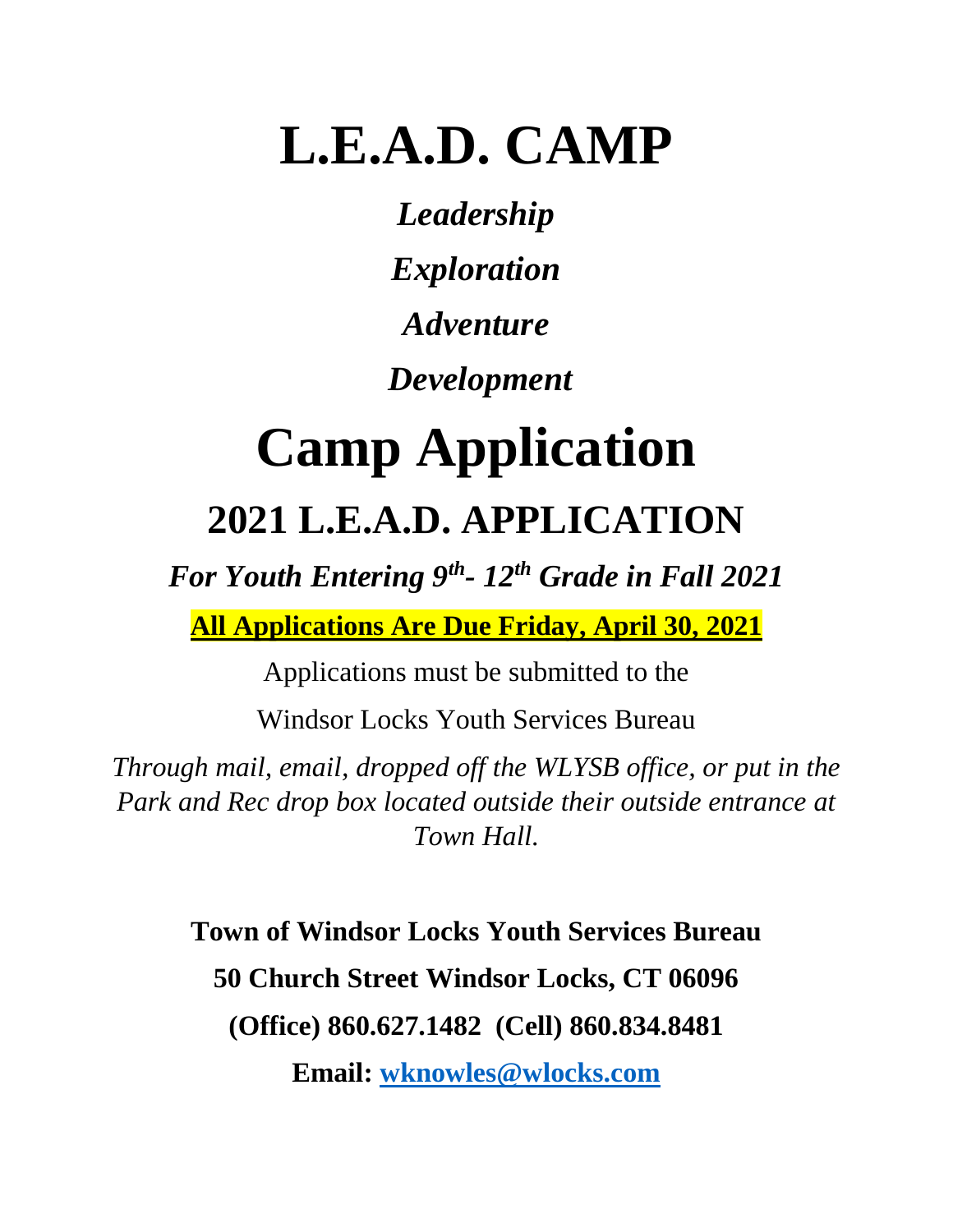April 1, 2021

Dear Prospective L.E.A.D. Participant,

We are excited that you have decided to apply for one of the L.E.A.D. Positions for the upcoming 2021 Camp Season.

The L.E.A.D. program is brought to you by the Windsor Locks Youth Services Bureau. The L.E.A.D. program is conducted at Pesci Park within the Town of Windsor Locks Parks and Recreation Day Camp. This program is designed to gain real-life experience and responsibilities that will help you in your schooling and help you obtain other employment opportunities in the future. Space in this program is highly competitive, and only a limited number of youth will be accepted.

**Due to the Health Departments' restrictions, L.E.A.D. will look different this year. The program will only run on Tue, Wed, and Thurs. starting June 22 – July 29 from 9:00 am to 1:00 pm. We will only meet on days when the weather permits us to be outside. We will meet at the Town Hall for training, team building, and employment skill development activities for the first two weeks, June 22 – July 1.**

Once you have applied for the L.E.A.D. program, you will go through an interview process. When all interviews are completed, the candidates will be selected based on best fit to participate in the program. **If you are selected into the program, you will receive a letter in the mail with a mandatory training session and parent meeting to fully qualify you for the position.** This session will give you valuable information regarding the Youth Services policies and expectations of duties for this camp season.

Please remember that this program is a 6-week commitment. *There is no cost to participate in this program.*

#### *Please return this application not later than April 30. 2021. We must adhere to this deadline.*

**Please fill out the attached pages completely, leaving no information blank.** The more information you can provide, the more informed decision we can make on choosing the suitable candidates. Feel free to call or email me with any questions.

Thank you for your time and we look forward to receiving your application.

Sincerely,

Wendy Knowles

Windsor Locks Youth Services Bureau, Director [wknowles@wlocks.com](mailto:wknowles@wlocks.com) (Office) 860.627.1482 (Cell) 860.834.8481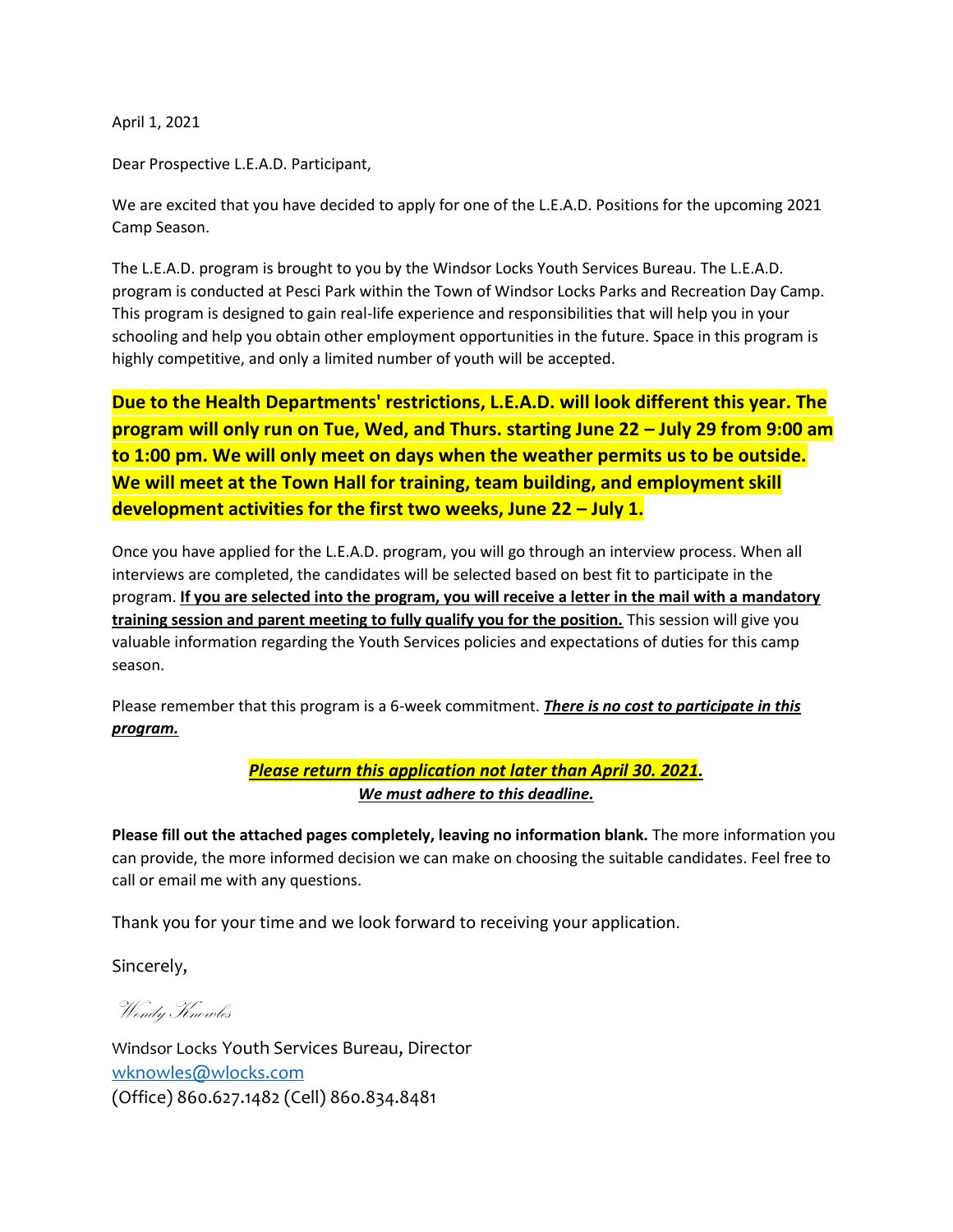### **LEAD SUMMER CAMP APPLICATION**

|                                                                                             | Grade in Fall: <b>Call</b> |
|---------------------------------------------------------------------------------------------|----------------------------|
| 1. Have you ever attended the Windsor Locks Summer Day Camp in the past? ________           |                            |
| Please answer the questions below as completely as you can (please print neatly)            |                            |
| 1. What jobs or volunteer experience do you have?                                           |                            |
|                                                                                             |                            |
|                                                                                             |                            |
|                                                                                             |                            |
|                                                                                             |                            |
|                                                                                             |                            |
| 2. List any specific skills you have (i.e. arts and crafts, computers, sports, dance, etc.) |                            |
|                                                                                             |                            |
| 3. Certifications (i.e. water safety, first aid, CPR) :                                     |                            |
|                                                                                             |                            |
| 4. List 4 strengths and weaknesses of yours.                                                |                            |
|                                                                                             |                            |
|                                                                                             |                            |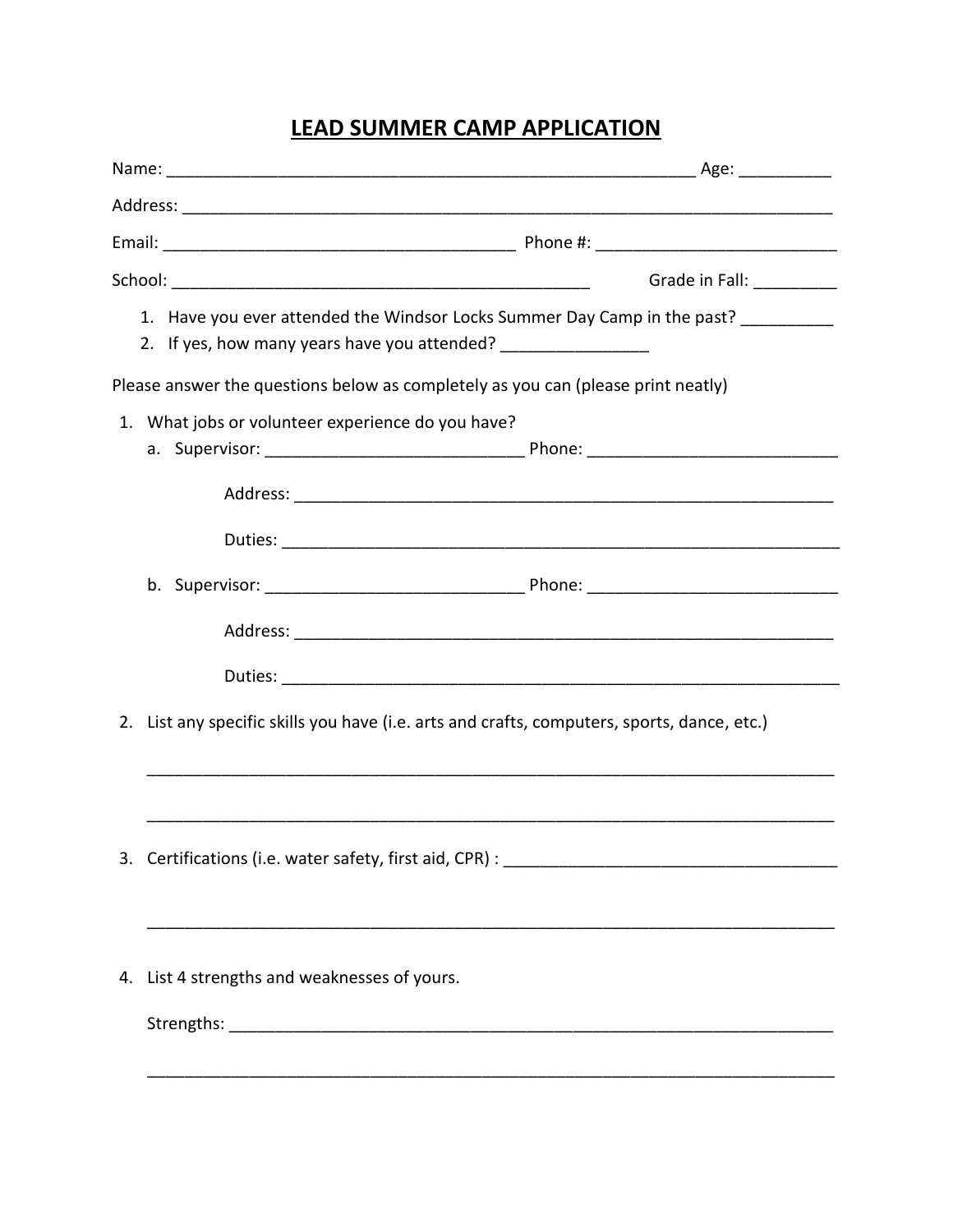5. What is your definition of the word "responsibility"? 6. What is your definition of the word "fun"? **REFERENCES** - We may call/check your references. Please list the names, addresses, and phone numbers of two references not related to you. Name: We have a state of the state of the state of the state of the state of the state of the state of the state of the state of the state of the state of the state of the state of the state of the state of the state of th A. Address: Analysis and the contract of the contract of the contract of the contract of the contract of the contract of the contract of the contract of the contract of the contract of the contract of the contract of the cont **B.** Date of Application\_\_\_\_\_\_\_\_\_\_\_\_\_\_\_\_\_\_